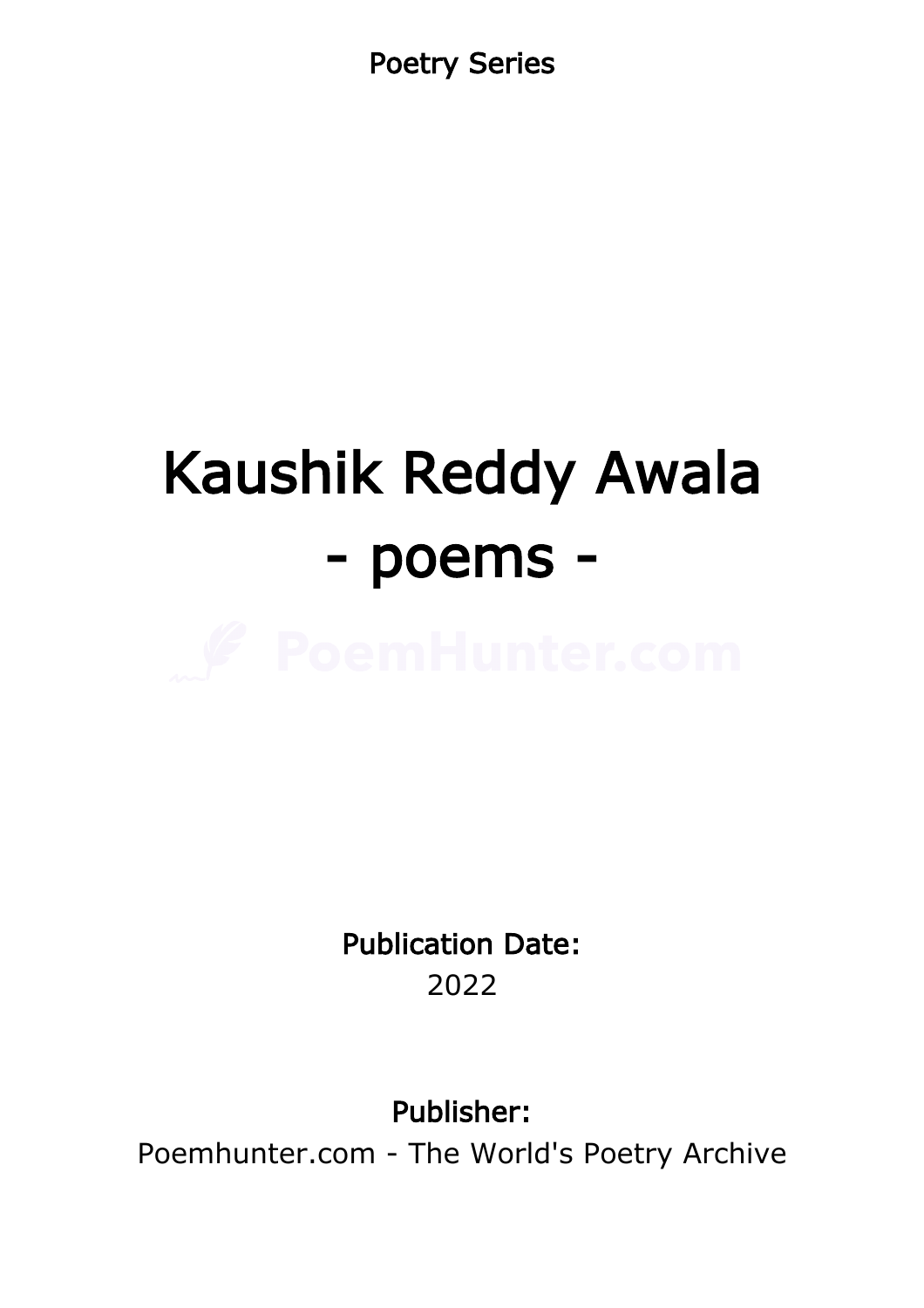## Kaushik Reddy Awala()

I'm a master's graduate in computer science who enjoys reading and writing while relaxing. I value the purpose of the work I do.

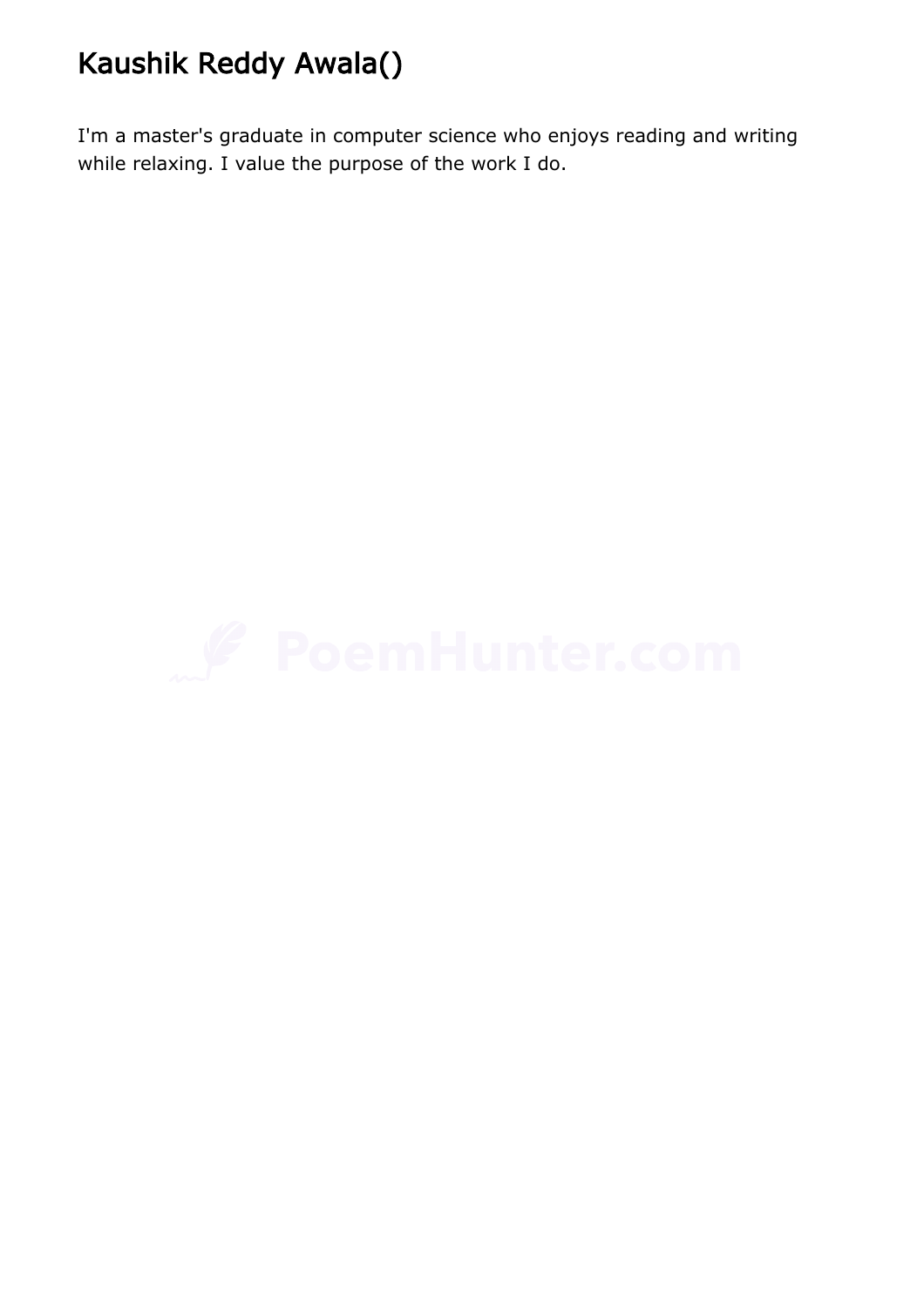#### Data Structures And Algorithms

Meeting you Was my destiny Learning your methods Was my responsibility

Overwhelming it is To Practice Fun it is To solve your problems

Dancing through the flowcharts Choreographing the pseudocodes Constructing the algorithms Is the love I have for you

A heartbeat drop And an adrenaline pump Is what I experience When I work with you **De Mark Limited Community** 

You are my lovely Data Structures and Algorithms!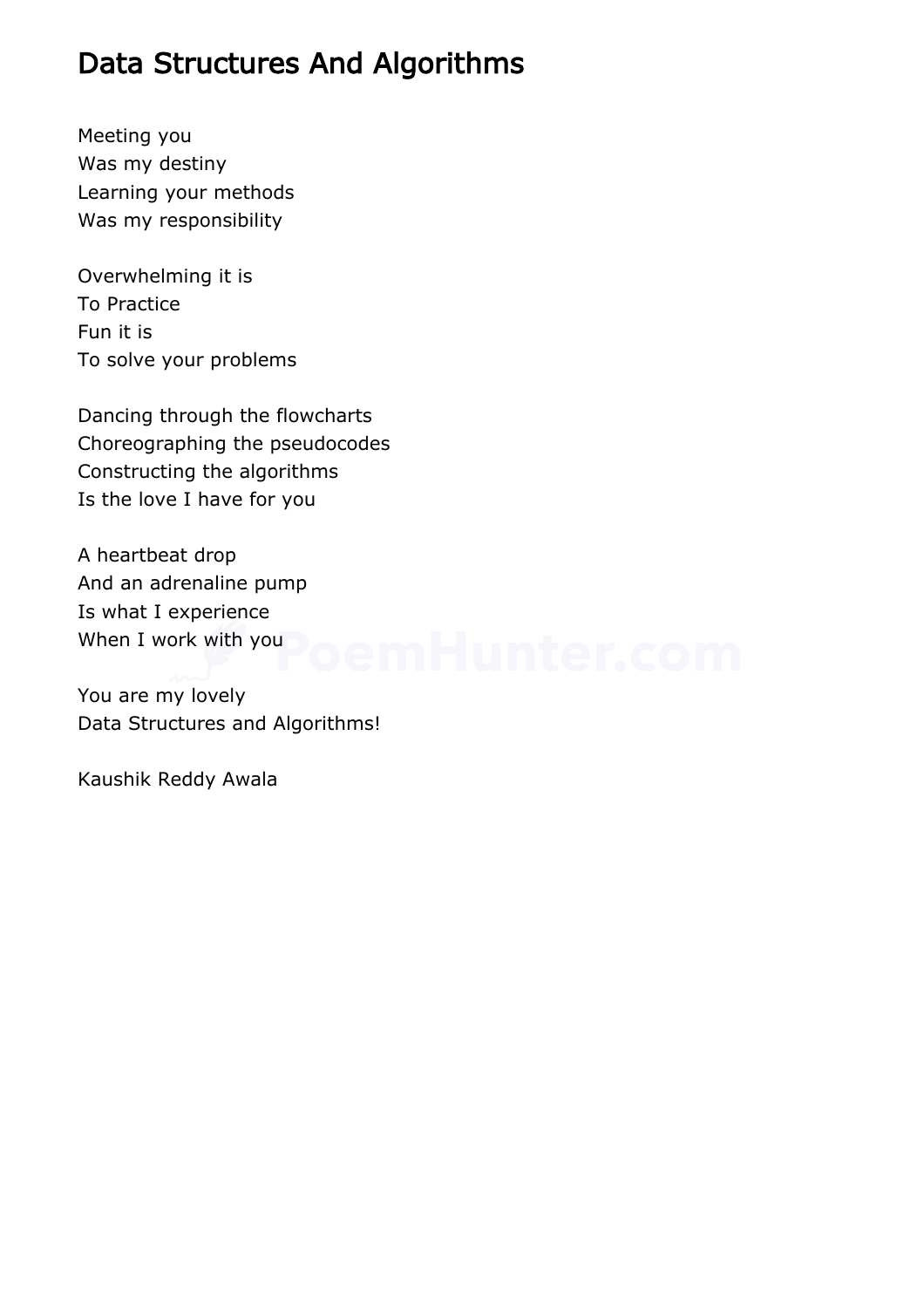#### Save Water

Presence is In Abundance If measured It is 70 percent

Volume is Two-thirds Yet consumable Is a little

Essential for Every life-form But humans use More than sustenance

If so important It is to us Why waste it?

It is water, after all necessitous to Every being of us!

Save water, save the planet!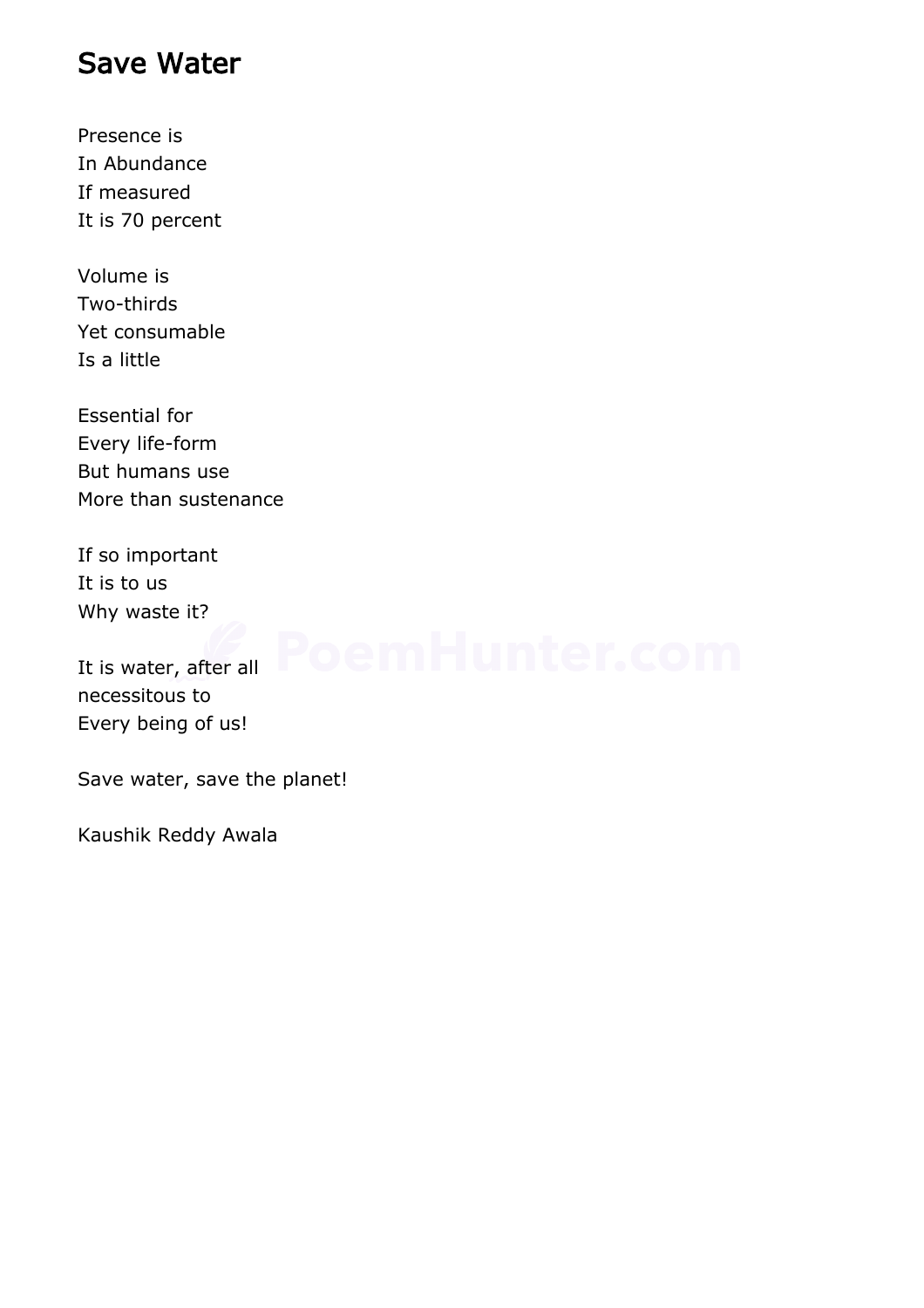### Introspection

Personality, What kind are you? Strong or Weak?

Behavior, What type is yours? Calm or Violent?

Path, What is yours? Straight or Crooked?

Is it time To Introspect What's the real you?